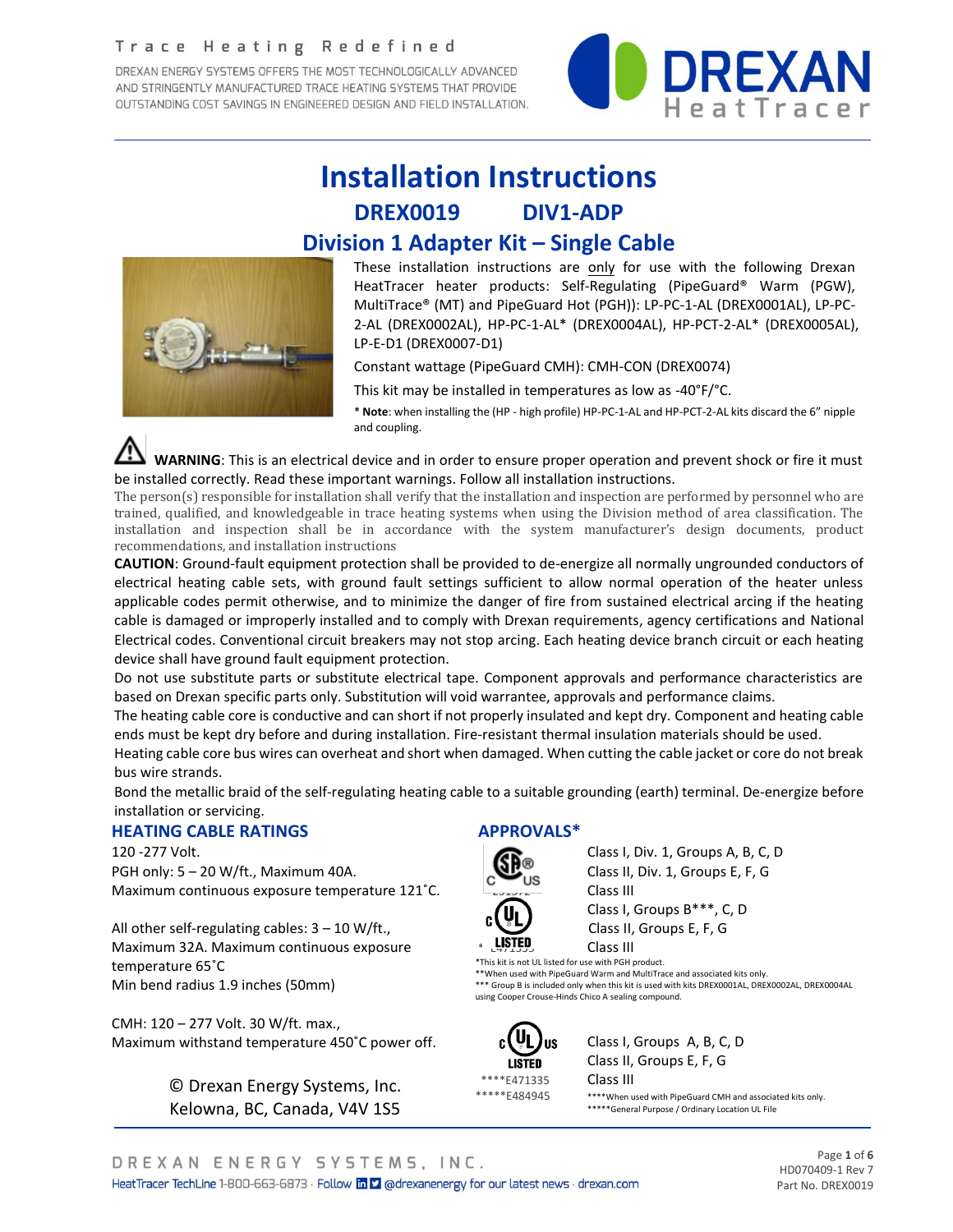# Trace Heating Redefined

DREXAN ENERGY SYSTEMS OFFERS THE MOST TECHNOLOGICALLY ADVANCED AND STRINGENTLY MANUFACTURED TRACE HEATING SYSTEMS THAT PROVIDE OUTSTANDING COST SAVINGS IN ENGINEERED DESIGN AND FIELD INSTALLATION.

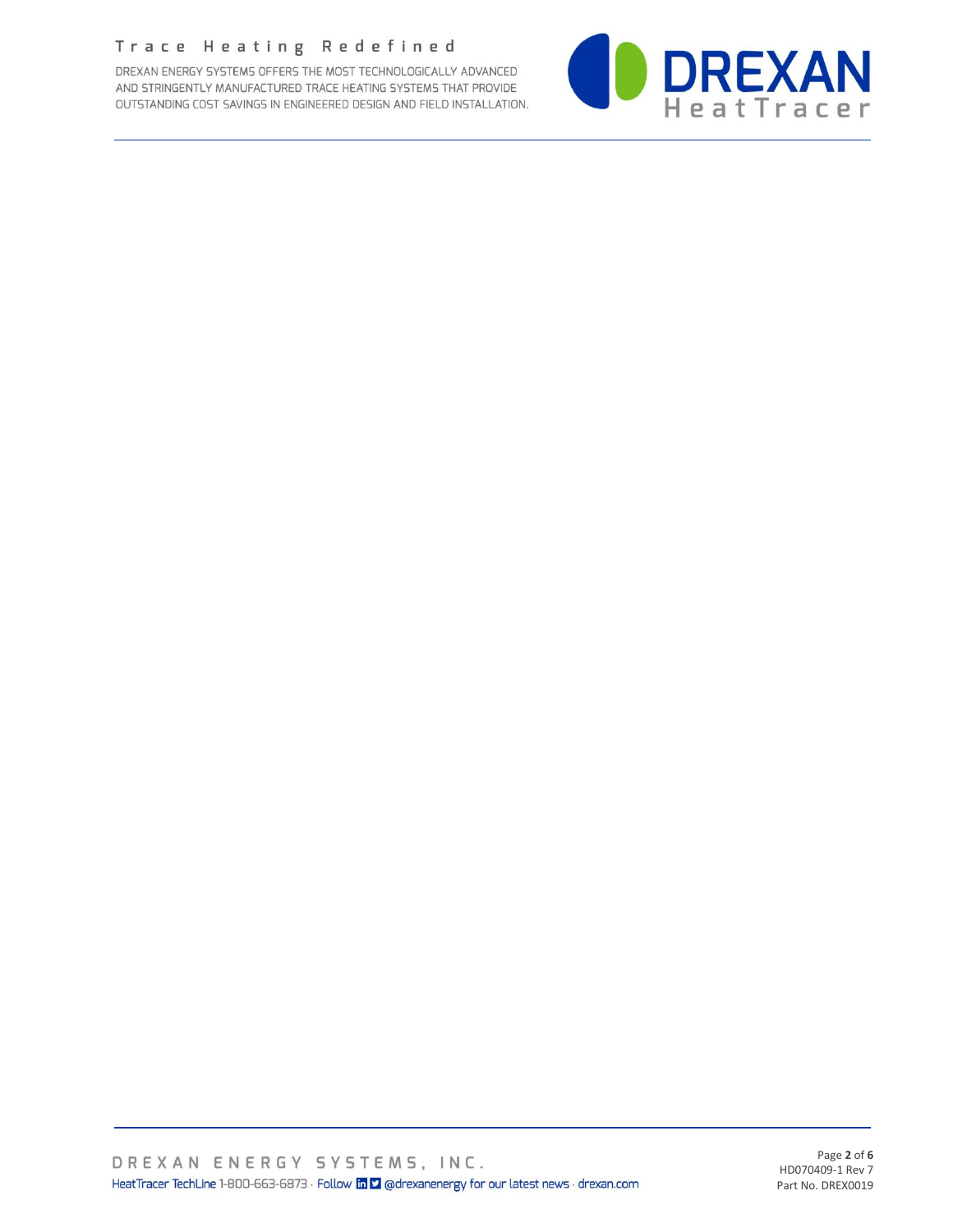

• Installation Instructions

### **KIT CONTENTS**

- Sealing Fitting (with strain relief, union and nipple) Core sealer
- (2) Crimp splices 3/16" tube (for PGW, MT only)
- DIV 1 sealing compound (Chico Speedseal) and filling instructions

Note: if required, Chico A sealing compound must be ordered separately

#### **REQUIRED BUT NOT PROVIDED**

#### **Equipment**

- 
- Wire Stripper Crimp tool Needle Nose Pliers
	-
- Utility Knife Wire Cutter Multi-head Screwdriver
	-

• Pipe Wrench

# **ASSEMBLY INSTRUCTION DETAILS**

- 1. Allow approximately 12" (30 cm) of self-regulating (see p. 5 for CMH) heating cable for installation from the pipe.
- 2. Disassemble the Strain Relief assembly. Cut heater on approximately a 45° angle. Thread heater through Strain Relief cap, washer and grommet respectively (wide end towards washer) until 9" (23 cm) of the heater end is exposed. Add any additional pieces supplied in accordance with the instructions provided with the Drexan kit you are using for this application.



3. Taking care not to cut the Ground Braid, remove 9" (23 cm) of outer jacket from the Heater.

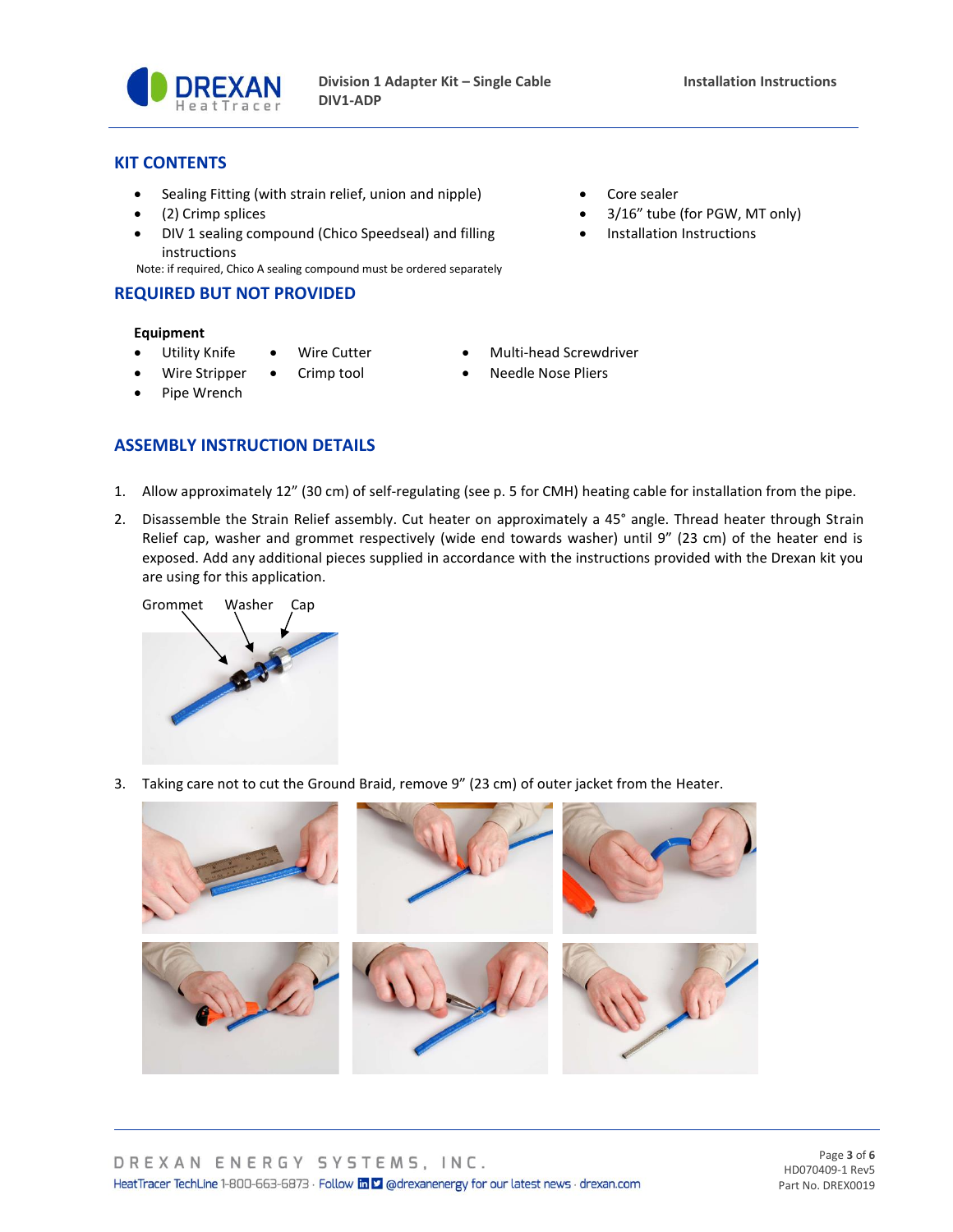

4. Push Ground Braid back towards the outer jacket cut back. Make a buckle in the Braid. With a screw driver, create an opening in the Ground Braid without cutting it, big enough to pull the cable through. Bend cable enabling it to push through the opening in the Ground Braid. Twist the Ground Braid into a solid ground lead.



5. Strip back inner jacket and clear membrane 4½" (11 cm) from outer jacket cut back.



6. Notch core. Peel one of the conductors from the core. Score core between the conductors as close as possible to cut back end. Peel core from remaining conductor. Clean conductor wires until wires are completely exposed.



7. Place the supplied tube over one bus wire prior to sliding the core sealer over the bus wires (PGW, MT only - this will provide added protection from a short between the two bus wires). Then slide the core sealer over the bus wires of the cable, over the inner core until as close to the braid as possible.

**Note**: ensure the crotch of the core sealer is tight up to the inner jacket separating the two bus wires.

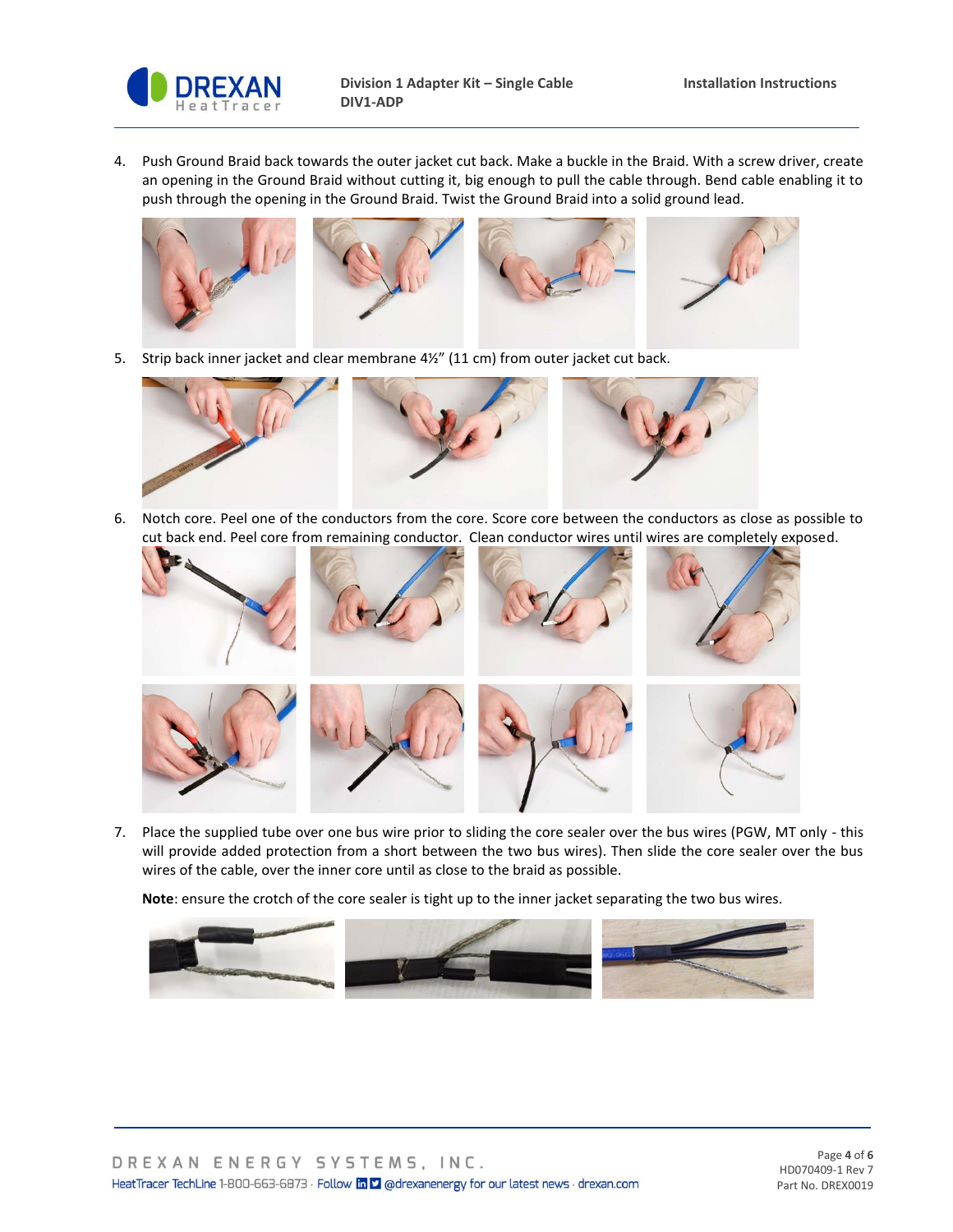

### **PIPEGUARD HOT (PGH)**

- 1. Allow approximately 24" (61 cm) of heating cable for installation from the pipe.
- 2. Disassemble the Strain Relief assembly, cut heater on approximately a 45° angle. Thread heater through Strain Relief cap, washer and grommet (wide end towards washer) respectively until 8" (20.3 cm) of the heaters end is exposed. Put Strain Relief base aside.



3. Taking care not to cut the Ground Braid, remove 7" (17.8 cm) of outer jacket from the Heater



- 4. Push Ground Braid back towards the outer jacket cut back. Make a buckle in the Braid. With a screw driver, create an opening in the Ground Braid without cutting it, big enough to pull the cable through. Bend cable enabling it to push through the opening in the Ground Braid. Twist the Ground Braid into a solid ground lead.
- 5. Strip back inner jacket to within 1½" (38 mm) of the outer jacket cut back exposing the bus wires. Trim the fiber heating element and spacer.



6. Slide the core sealer over the bus wires of the cable, over the inner core until as close to the Braid as possible. **Note**: Ensure the crotch of the core sealer is tight up to the inner jacket separating the two bus wires.